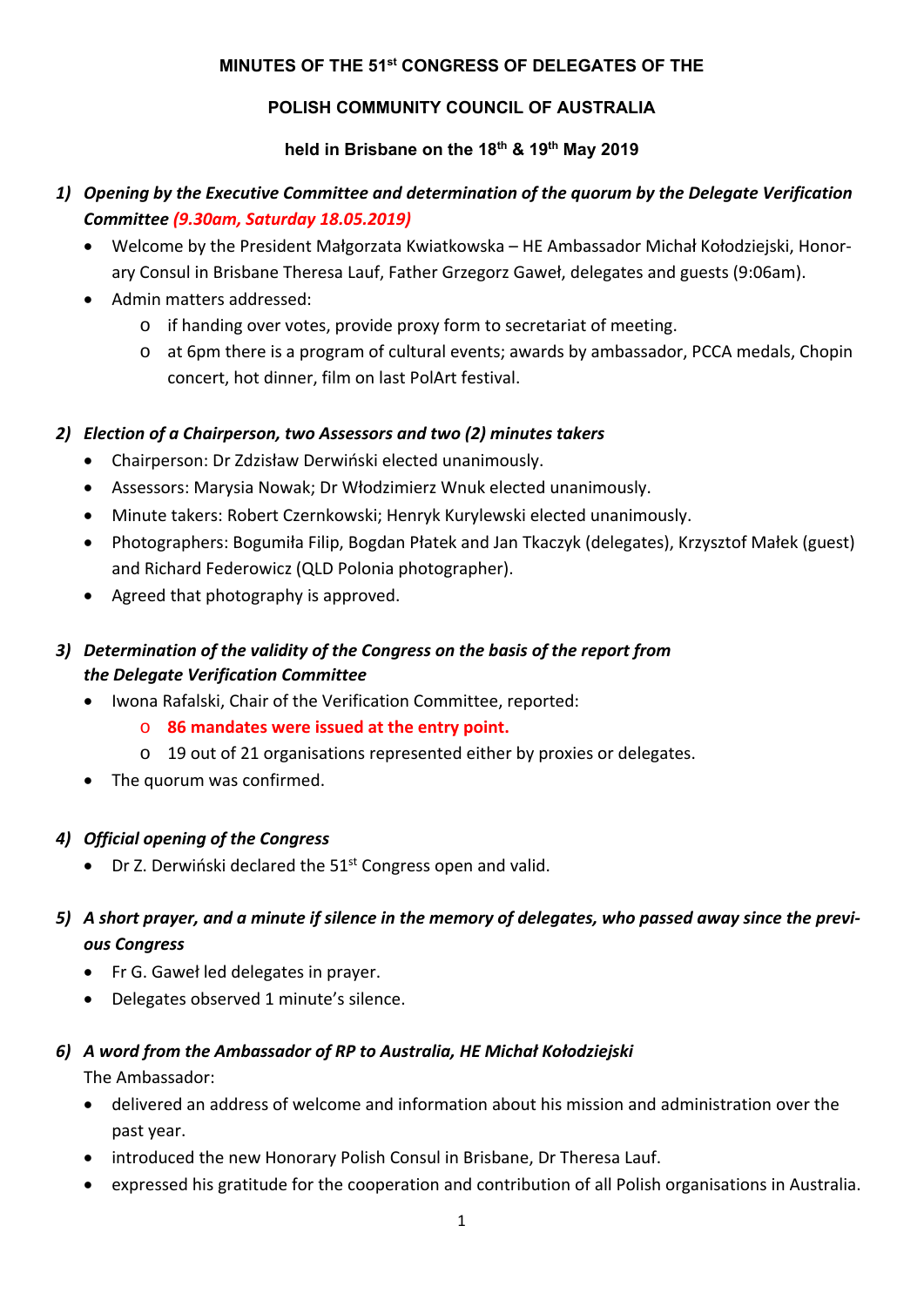- thanked the Polish community for their input in addressing issue of our watchfulness in relation to the press, e.g. regarding historical inaccuracies. Community pressure does make a difference.
- is impressed by activities that the Polish community do.
- assured those present of the Embassy's interest in and support for projects promoting Polish culture.
- explained ways in which embassy can help; if you have ideas for presentations in school, parlia‐ ments, etc., the embassy is always ready to help. The Polonia is also very helpful for the embassy in establishing and maintaining its high level inter‐governmental contacts.
- conveyed the apologies from the acting Polish Consul General and presented information on her behalf:
	- o 31 October is deadline for proposals to consulate for Polonia projects for 2020.
	- o anniversary of WW2 ‐ consulate can support projects on that subject.
	- o suggested to consider a central calendar of Polish events across Australia.
	- o asked to consider assistance in establishing regional electoral committees, Sydney, Mel‐ bourne, Canberra are being considered at the moment. No other cities, because turnout has been low in other states. Not always cost-effective.

Discussion (Q & A):

Questions:

- o Adam Gajkowski ‐ possibility of electronic voting rights for Polish diaspora in Australia.
- o Sylwia Grȩda‐Bogusz ‐ possibility of a consulate in Melbourne; also is registration prior to voting necessary, as this can cause problems discouraging people from voting?
- o Teresa Grabek ‐ lobby Australian governmental bodies for finances needed for aged care for older Polish migrants.

### Answers:

- o re Mr Gajkowski's question ‐ agreed but can do nothing.
- o re S. Gręda-Bogusz's question registration is necessary to minimise possibility of multiple voting. Question is more a question how to do it more easily. Internet is *not* the only possi‐ bility for registering. Re Melbourne consulate: funding issue. Suggest this matter be taken up with Polish Ministry of Foreign Affairs. Argues that perhaps a Polish Institute might be more valuable. Ultimately, these are Polish taxpayer's funds.
- o re T. Grabek's question ‐ Yes, the embassy/consulate can lobby. There is an honorary consul in Hobart who can assist. Ambassador collects info from Polonia about ways in which he can help in assisting the Polish community with its needs.

## *7) Announcement of 2019 PCCA Awards (6.30pm, Saturday 18.05.2019)*

- It was announced during the official part of the evening program.
- Dr Z. Derwinski and hm. Chris Dutkowski were awarded with the Medal of RNPA.
- *8) Adjudication regarding appeals (if any) against the Delegate Verification Committee deci‐ sions as per § 50* 
	- Following a successful appeal of 1 proxy vote, **87 mandates have been issued in total.**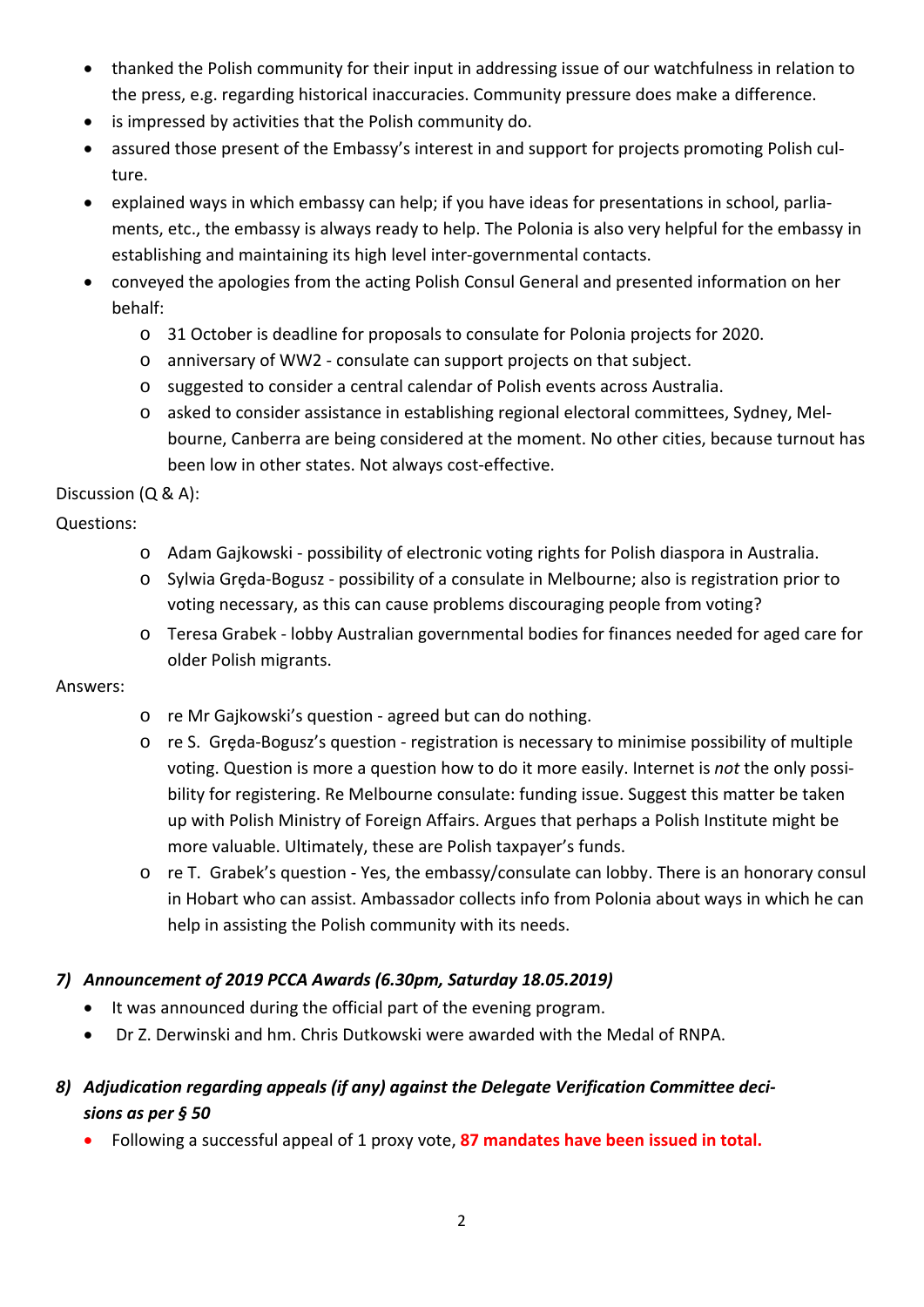- Appeal against the number of mandates issued to the Polish Club, Ashfield read by Mick Wykrota on behalf of Andrzej Kozek to suspend Polish Club Ashfield, or else to reduce the number of man‐ dates that it has.
	- Ryszard Borysiewicz responded that number of members are a fact from the statutory declaration and they counted the number of financial members only. Other suggestions are only opinions.
	- Adam Gajkowski ‐ questioned the validity of current membership numbers.
	- Robert Czernkowski electronic database of members was verified as required by NSW laws.
	- Adam Grabek Verification Committee is responsible for validating votes as per § 49 and should not be debated after the commencement of the Congress.
	- Chairperson Dr Z. Derwiński reminded those present that exceeding the set time talk limit would receive a \$5 fine and a \$10 fine for vocal interruptions or outbursts.
	- Małgorzata Kwiatkowska reminded delegates of the pre‐congress procedures; adhoc re‐ moval of a member organisation is unconstitutional.
	- W. Wnuk ‐ it would be a shocking precedent to remove an organisation before the sub‐ stance of the AGM has even commenced. The Rules involve a drawn out process for remov‐ ing an organisation. If we are such sticklers for one organisation, perhaps we should be ask‐ ing to check in detail all other organisations. He reminded A. Gajkowski that, in total, 7 peo‐ ple wrote the Constitution and that Dr Wnuk coordinated that process; removal of a mem‐ ber organisation cannot occur in any adhoc manner ‐ as proposed by A. Gajkowski.
	- **Outcome 1:** It was decided that Andrzej Kozek's motion is not valid in relation to the rules.
	- Z. Derwiṅski would not entertain actions that attempt to derail or sabotage the dynamic of a congress. All matters for the Congress needed to be raised before the 31st March. This needs to be quite clear, and any resolutions arriving at the last moment and being internally inconsistent should not occur. He suggested very strict rules in relation to how mandates are given out. He also argued that the statutory declaration procedure is partially satisfactory. He foresaw for clarification of future verification processes, suggesting the need for tighter security of these processes.
	- Bożena Iwanowski requested a list of organisations and their number of mandates allocated.
	- Secretary Helena Andrusiewicz read out a list of organisations with the number of mandates granted:
		- **Federation of Polish Organisations in South Australia: 5 mandates**
		- Federation of Polish Organisations in New South Wales: 21 mandates
		- Polish Community Council in Victoria: 6 mandates
		- Council of Polish Organisations in ACT: 4 mandates
		- Polish Club Ashfield: 14 mandates
		- **Polish Foundation in New South Wales: 1 mandate**
		- Polish Education Commission in Australia (KOPA): 1 mandate
		- Kościuszko Heritage Inc: 1 mandate
		- Kresy‐Siberia (Australia) Inc: 1 mandate
		- **Polish Museum and Archives in Australia: 1 mandate**
		- Polish Educational Society in New South Wales: 2 mandates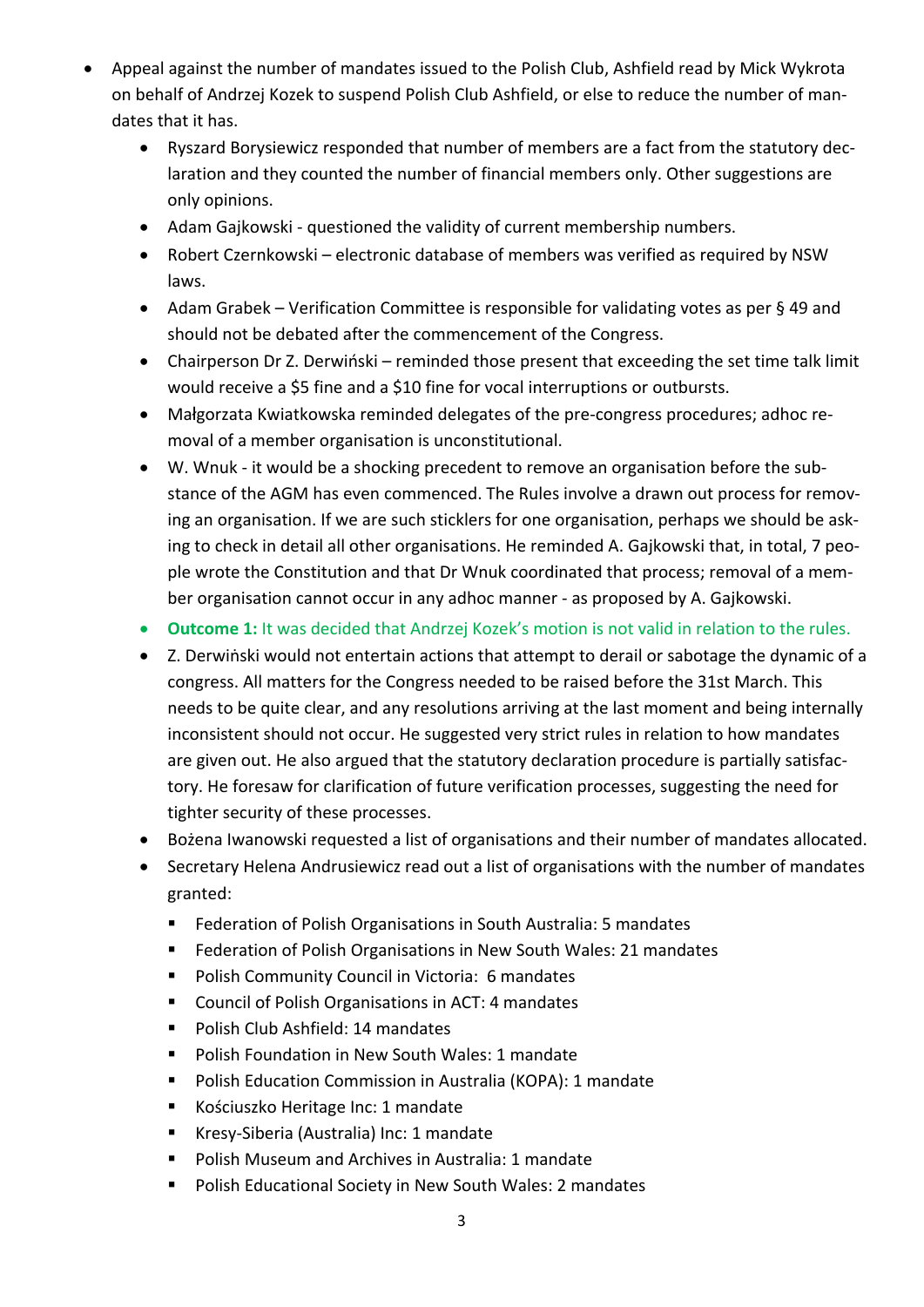- Polish Ex‐Servicemen's Association in Australia: 7 mandates
- Polonia Polish Association of Queensland: 7 mandates
- Kościuszko Polish Association of Darra Inc.: 2 mandates
- Polish Association Hobart Inc.: 3 mandates
- **Polish Scouting in Australia: 1 mandate**
- Polish Association Newcastle: 4 mandates
- **Polish School in Brisbane: 1 mandate.**
- Polish Visual & Performing Arts in Australia and New Zealand (Polart Inc.): 1 mandate
- Polish Community Care Services Inc.: 2 mandates
- Additionally 3 members of the Executive Committee received 1 mandate each as per *§ 16 (d) of the PCCA Constitution.*

# *9) Confirmation of new member organisations earlier accepted by the Executive Committee as per § 16*

- **Polonia WA Inc**: M. Kwiatkowska motioned that organisation named Polonia in WA Inc. has sought to join, Anna Niedźwiadek is here to present the organisation. Western Australia previously had the Polish Federation in WA, which no longer exists; thereafter there was no WA member in PCCA. We are glad to have a new organisation from Western Australia.
- Anna Niedźwiadek (president of Polonia in WA Inc) presented a comprehensive PowerPoint introduction to Polonia WA Inc.:
	- o A. Niedźwiadek has been involved in a theatre group, ethnic radio, PolArt 2012/3. Now pres‐ ident of the Federation, which was formed in May 2018. 472 members from various organi‐ sations, including Bunbury Polish Association (outside of Perth). Goals are: Represent, Support, Uphold, Promote. Currently have 7 member organisations, and two observers. Work‐ ing to coordinate Polish organisational activities, helping organisations access grants etc.
	- o The observer organisations are: SPK WA cannot join as are already direct members of PCCA; Polish Roman Catholic Centre (parish council) cannot join due to its own rules.
	- o Recent events: 800 people at Independence Day festival; The 3<sup>rd</sup> of May gala concert at Government House, including promotion of local Polish businesses.
	- o Committee includes Anna Trajanovski who is the president of PolArt Inc. Internet: www.po‐ loniawa.org
	- o 10:05 the Ambassador and Honorary Consul left.
- Vice-president PCCA Marian Radny requested a brief outline of the location/investment of funds received from the sale of the "Pole Kopernika" by Polish Youth Assn in WA relating to setting‐up WA Foundation, how does it relate to Polonia WA Inc?.
- A. Niedźwiadek responded that the foundation has not yet been formalised. Funds raised from sale of "Pole Kopernika" has been entrusted to the Blum Foundation for management and distribution. Rules are still to be worked out.
- M. Wykrota congratulated the young Polish diaspora in WA for this initiative.
- **Motion:** to accept Polonia WA Inc with 4 mandates**.**
- **Outcome 2:** Polonia WA Inc. was accepted unanimously.
- M. Kwiatkowska advised that **the number of mandates increased to 91.**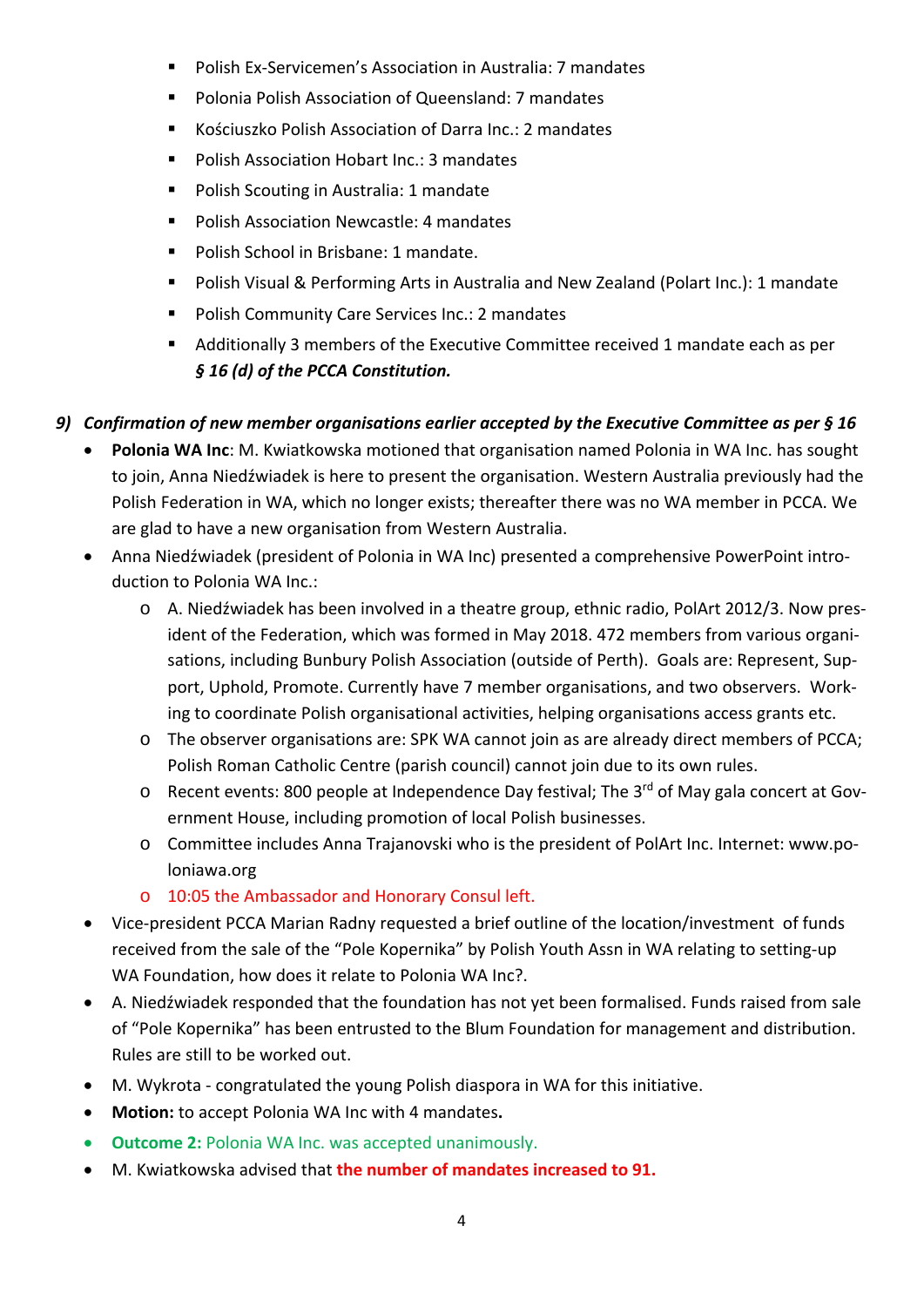### *10) Removal of member organisations as per § 13*

- **Zjednoczenie Polek w Australii:** membership fees have not been paid for last 4 years. The daughter of the organisation's president advised that the president Mrs. Jadwiga Solka‐Krajewska cannot write a formal letter, but the organisation has ceased to exist.
- **Motion: remove "Zjednoczenie Polek w Australii" from PCCA.** 
	- o 86 votes in favour
	- o 5 votes abstained
	- o 0 votes against.
- **Outcome 3:** The organisation "Zjednoczenie Polek w Australii" is no longer a member of PCCA.
- Z. Derwinski remarked that a historically very significant Polish organisation has ‐ regrettably ‐ ceased to exist.

### *11) Determination of a new quorum, and the number of ballot papers issued*

**91 mandates were verified.** 

### *12) Presentation, corrections, and acceptance of the Congress agenda*

- T. Grabek ‐ Point 6 (spelling of item 6) "A word from the Ambassador".
- Dr W. Wnuk add taking of official photo to the agenda.
- Zosia Cyganiuk questioned the total number of mandates as read out by the Secretary of PCCA; a recount confirmed the total number as **91.**
- **Motion: Approve the Agenda** 
	- 91 votes in favour
	- 0 votes withheld
	- 0 votes against
	- **Outcome 4:** Agenda was approved unanimously.

## *13) Presentation, corrections, and acceptance of the minutes from the previous Congress*

### *(or Special Congress)*

Approved unanimously.

### *14) Presentation of the Annual Report by the PCCA President*

M. Kwiatkowska read out the Executive Committee Annual Report (Attachment 1).

### *15) Presentation of the Annual Financial Report by the PCCA Treasurer*

Iwona Rafalska read out her Annual Report (Attachment 2).

### *16) Presentation of Sub‐Committee's annual reports*

- Z. Cyganiuk read the Annual Report of the Gen. Juliusz Kleeberg Polish Community Fund in Australia (attached).
- R. Czernkowski presented the Financial Report of "Fundusz Wieczysty FWPA"(Attachment 3).

### *17) Presentation of Arbitration Committee' Report*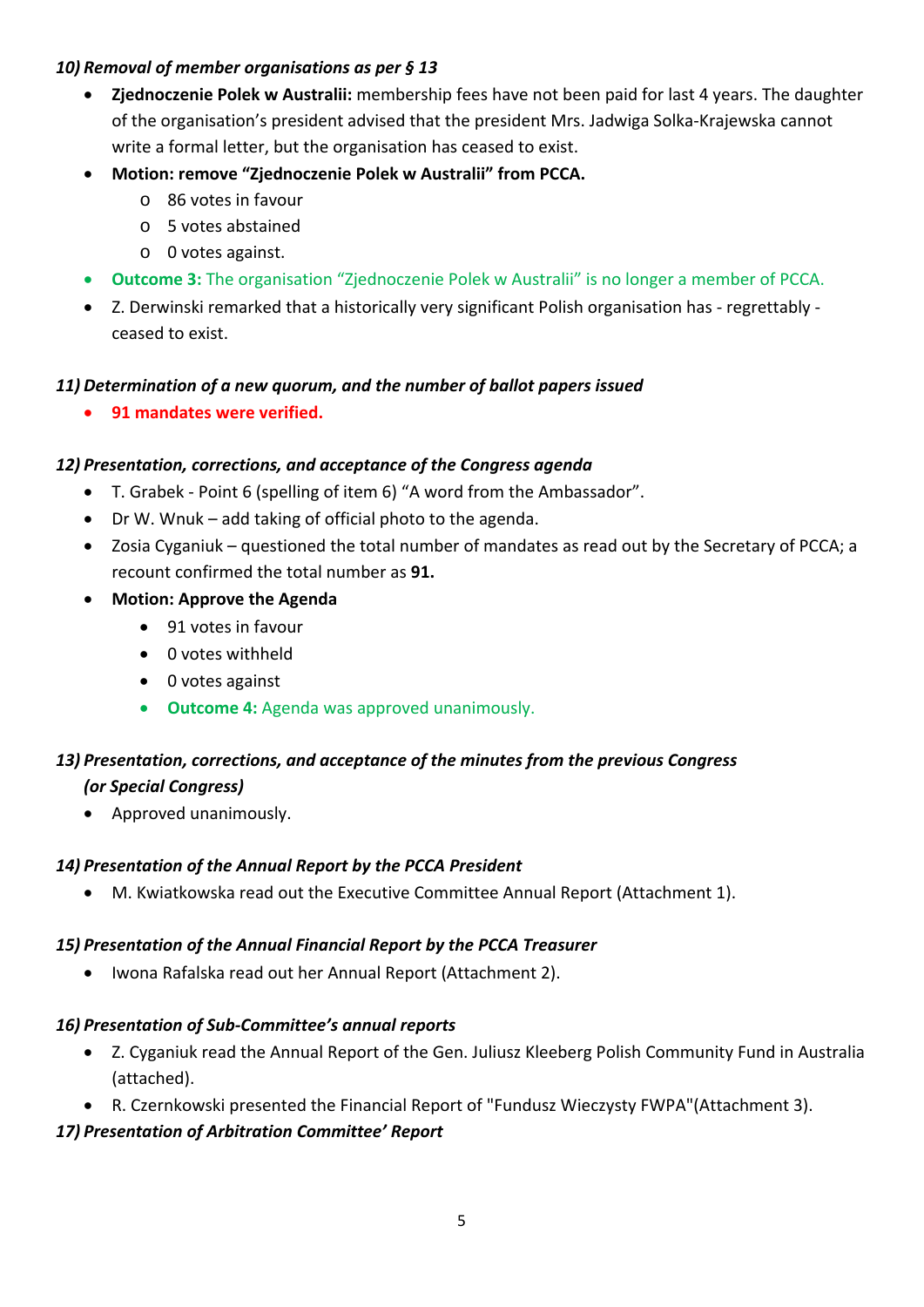Dr W. Wnuk stated that no matters arose since the previous AGM (50. Congress of Delegates) and referred delegates to the Arbitration Committee's Report contained in delegates' folder (Attach‐ ment 4).

## *18) Presentation and Acceptance of Internal Audit Committee's and Auditor's Report*

- Janina Kłoda read out the Internal Audit Committee's Report (IAC) (Attachment 5). They received all necessary documents for  $1/4/18-31/3/19$ . IAC stated that reports agreed with underlying documents. Some minor issues were not reported in monthly reports (mainly transfer between PCCA accounts). Report of the "100<sup>th</sup> Independence Anniversary Concert in Sydney was also audited. IAC reminded that the Executive Committee needs to approve accounts at each meeting. Noted that FWPA statements were not provided to IAC. The FWPA only grown by around 1% in the last finan‐ cial year.
- Iwona Rafalski read out the Auditor's Report (Attachment 6).

# *19) Presentation of Internal Audit Committee's a recommendation motion regarding the vote of approval or dismissal of the IAC report*

- J. Kłoda recommended a motion to approve IAC reports:
	- 91 votes in favour
	- 0 votes withheld
	- 0 votes against
- **Outcome 5:** IAC reports were approved.

## *20) Discussion about all presented reports*

- *Discussion #1*
- A. Gajkowski grants from Perpetual Fund (Fundusz Wieczysty) was supported by NSW Federation.
- A. Grabek questioned incongruity of financial report i.e. auditor report not agreeing with treas‐ urer report; does auditor need to be in the ACT where PCCA is registered.
- M. Wykrota questioned whose delegate President of PCCA is.
- R. Czernkowski apologised for not getting books into the IAC on time. He offered to upload all documents electronically onto the PCCA website.
- Dr W. Wnuk (a) questioned PCCA grants distribution listed in the financial report; assumed re‐ lated to Independence concert in Sydney Town Hall and (b) discussed FWPA - Perpetual Fund: investing, grants, capital appreciation (inflation maintenance), opening surplus balance. FWPA ought to be reinvesting a set percentage of gains in the capital.
- B. Iwanowski congratulated the financial management of PCCA but noted that no signatures are evident on the financial reports.

Responses:

- o M. Kwiatkowska (MK):
	- $\blacksquare$  re. A. Grabek's question auditor does not need to be in the ACT, the public officer needs to be in the ACT.
	- re. M. Wykrota's question she holds current membership in 5 PCCA organisations: 2 in NSW, 1 in QLD, 2 national organisations. She added that the Federation NSW did not invite the PCCA to any of its functions during the whole year.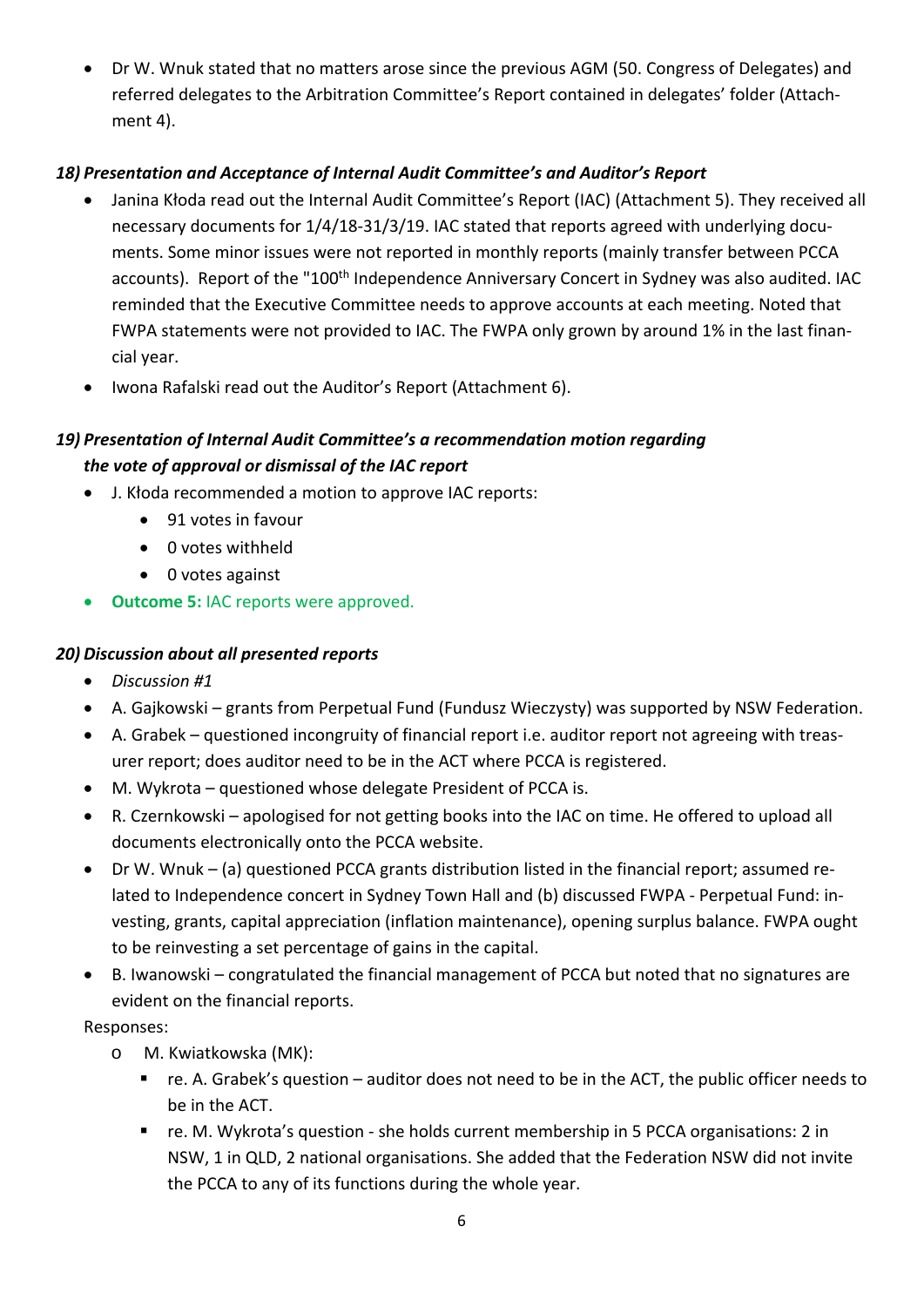- re. W. Wnuk's question indeed, grants were used for the celebration of the Independence Day events. These events managed to create a small profit thanks to financial support received from sponsors.
- o R. Czernkowski ‐ explained incongruences of financial statements of Perpetual Funds i.e. dates listed were incongruent; internal financial management issues were overruled.
- Discussion #2
	- o Dr W. Wnuk clarified his previous point re reinvesting a percentage in the capital; asked about the lack of representation of the Federation NSW during last year's Centenary celebrations during the 50<sup>th</sup> Congress.
	- o B. Iwanowski proposed a change in dates of the Congress if more time is required to obtain satis‐ factory financials.
	- o T. Grabek questioned which report was to be considered for absolution; no signatures are evi‐ dent.
	- o A. Gajkowski questioned communication re 5th Congress of Poles abroad in Warsaw 2018, the selection criteria for attendees.

Responses:

- o I. Rafalska additional auditor's fees may be required; there is a very short timeframe in order to get ready for the Congress.
- o M. Kwiatkowska ‐ proposed later dates for the Congress in order to allow sufficient time for re‐ ports finalisation; addressed concerns of A. Gajkowski re selection of people who participated in the 5th Congress of Poles abroad. MK‐ as a member of the Executive Committee of the World Polonia Council (*Rada Polonii Swiata*) (co‐organiser) ‐ asked leaders of all Federations, including Polonia in QLD and Polish Association in Hobart whether they wish to nominate any‐ one for the Congress. She did speak and sent follow‐up email to A. Gajkowski but he did choose to not replay.
- Discussion #3
- o Marysia Nowak raised a formal concern about the level of negative interactions of a personal na‐ ture.
- o T. Grabek requested that the delegates receive a copy of the Audit report.
- o Marian Radny appealed to the delegates to focus on matters pertaining to the Congress and re‐ frain from making personal attacks or discussing matters pertaining to localised issues.

## *21) Voting on proposed motions regarding the absolution/dismissal of the Executive Committee*

- 59 votes in favour of absolution
- 31 votes abstained
- 1 vote against
- **Outcome 6:** The absolution of the Executive Committee was obtained.

## *22) Nullification of special voting rights allocated to the members of the Council authorities*

- 3 members of the PCCA Executive, who were not delegates, returned their mandates (Ita Szymańska, Andrzej Gokowski, Henryk Kurylewski).
- **The total number of mandates is now 88.**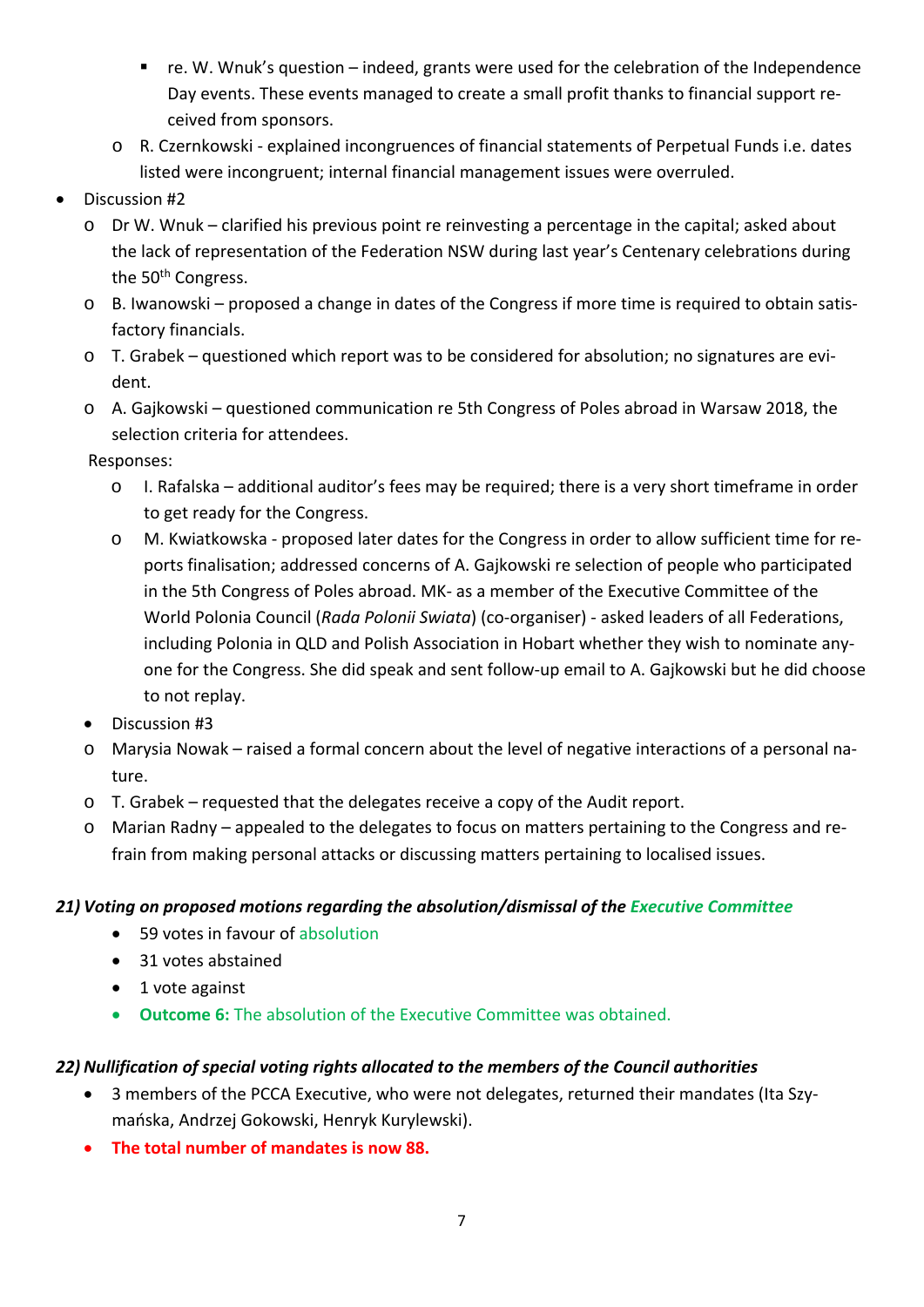## *23) The election of new Authorities of the Council as per*

# *§1,§ 15, § 27, §28, §29, §30, §31, §32, §33, §34, §35, § 43, § 45:*

- President and Deputy President Roles (*each candidate should present his/her background, aims and inten‐ tions*)
	- o Candidates for the role of President: **Małgorzata Kwiatkowska** and **Adam Gajkowski** pre‐ sented themselves.
	- o Candidates for the Deputy President role: **Andrzej Kozek** presented by M. Wykrota and A. Gaj‐ kowski, **Marian Radny** presented himself.
	- o Questions from delegates:
		- Z. Koch ‐ does A. Gajkowski intend to do a *lustracja* of Polish community?
		- W. Wnuk who does A. Gajkowski propose for his presidium (Executive Committee)?
		- A. Grabek who is being proposed for the team?
		- R. Borysiewicz Federation NSW was deregistered for a while a few years ago. Question to A. Gajkowski about how did this happen.
		- R. Borysiewicz A. Kozek uses Puls Polonii website to misstate facts what is a guarantee that he will not do this, if he is a deputy president of PCCA.
	- o Replies from candidates:
	- MK: proposed the same Executive Committee as before, with one change i.e. A. Niedźwiadek from Polonia WA Inc. replaces A. Strzemieṅczyk‐Gołkowski, who will continue his duties as PCCA website administrator as a volunteer.
	- AGa: Lustracja is needed but it does not involve witch-hunting. AGa does not publicly mention names of communist agents. Proposed presidium (Executive Committee): secretary Bozena Szy‐ mańska, treasurer Zosia Cyganiuk, press officer Hubert Błaszczyk and a member from each state, not a bunch of "*kolesie*" (a clique). He was concerned about amount (decrease) of funds coming from Fundusz Wieczysty. Also believes that the organisation that pays the higher mem‐ bership costs to PCCA should be represented in presidium (Executive Committee).
	- AGa: When Federation NSW was de-registered, its president was Richard Dzierzba. Past president Jerzy Krajewski neclected it, R. Dzierzba did not notice. Matter was sorted out.
	- Votes collected: orange card for presidential vote, yellow for vice‐presidential vote.
	- Break to 2:45 pm (counting votes and a group photo).
	- Results of voting:
		- o Adam Gajkowski; **orange votes received: 25**
		- o Małgorzata Kwiatkowska; **orange votes received: 60**
		- o **1 vote was invalid**
		- o **Outcome 7:** Małgorzata Kwiatkowska (Sydney, NSW) was declared President.
		- o Andrzej Kozek; **yellow votes received: 30**
		- o Marian Radny; **yellow votes received: 54**
		- o **Outcome 8:** Marian Radny (Newcastle, NSW) was declared Vice‐President.
	- Approval of the Executive Committee members as chosen and presented by the elected President
		- o Secretary: Helena Basia Andrusiewicz (QLD).
		- o Treasurer: Iwona Rafalski (QLD).
		- o Public Officer: Ita Szymaṅska (QLD).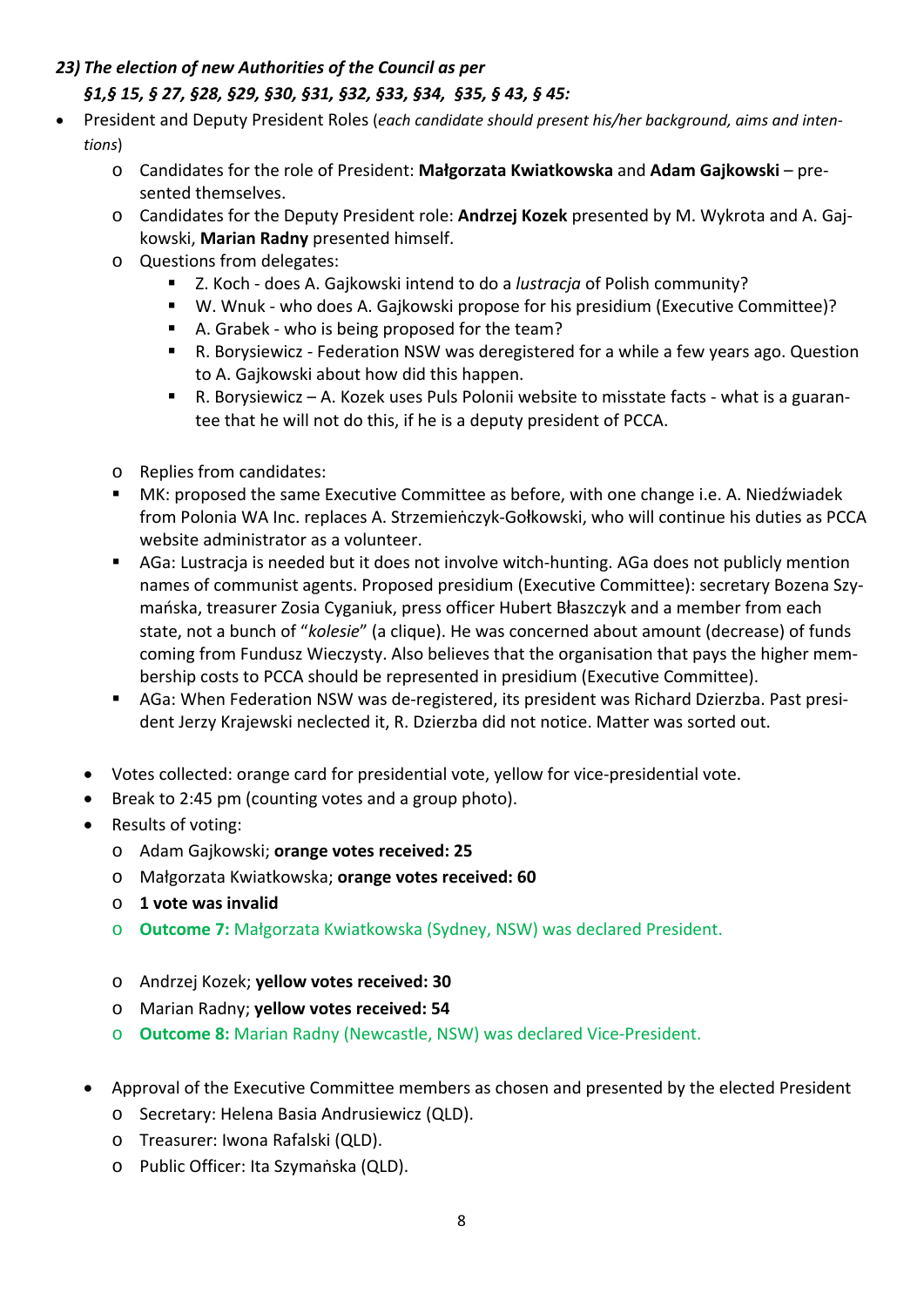- o Committee: Marek Bartczak (NSW), Edward Dudziński (SA), Henryk Kurylewski (QLD), Joanna Merwart (VIC), Anna Niedźwiadek (WA), Leszek Wikarjusz (QLD).
- o KOPA: Elżbieta Cesarska (NSW).
- o A. Gajkowski asked that Fed NSW have a representative on the Executive Committee, propos‐ ing Andrzej Kozek, given that Federation in NSW pays a significant proportion of membership dues.
- o Results of voting on the Executive Committee members presented by MK:
	- 71 votes in favour
	- 17 votes abstained
	- 0 votes against
	- **Outcome 9:** Executive Members listed above accepted.
- Internal Audit Committee:
	- o Janina Kłoda (accepted nomination)
	- o Jan Tkaczyk (accepted nomination)
	- o Helena Żebrowska (accepted nomination)
	- o Marian Pawlik (accepted nomination)
	- o Zdzisław Jarentowski (accepted nomination)
	- o Krzysztof Dutkowski (declined nomination)
	- o **Outcome 10:** Internal Audit Committee of 5 accepting members was elected.
- Arbitration Committee
	- o Dr Włodzimierz Wnuk (accepted nomination)
	- o Michał Wykrota (accepted nomination)
	- o Zdzisław Koch (accepted nomination)
	- o Mieczysław Rataj (accepted nomination)
	- o Edward Szczepański (accepted nomination)
	- o Bogumiła Filip (accepted nomination)
	- o Edward Włodarski (accepted nomination)
	- o **Outcome 11:** Arbitration Committee was elected as listed above.
- PCCA Awards Committee (Kapituła Medali RPNA)
	- o Janusz Rygielski (Life Member)
	- o Krzysztof Łańcucki (Life Member)
	- o Małgorzata Kwiatkowska (President, PCCA)
	- o Jolanta Żurawska (NSW)
	- o Fr. Tomasz Bujakowski (WA)
	- o Adam Grabek (TAS)
	- o Gosia Skalban (SA)
	- o Marian Pawlik (VIC)
	- o Wanda Horky to confirm ACT representative; it was confirmed later that Wanda Horky agrees to l represent ACT
	- o Alice Langford (QLD ‐ TBC)
	- o Beata Mroczek (QLD ‐ TBC)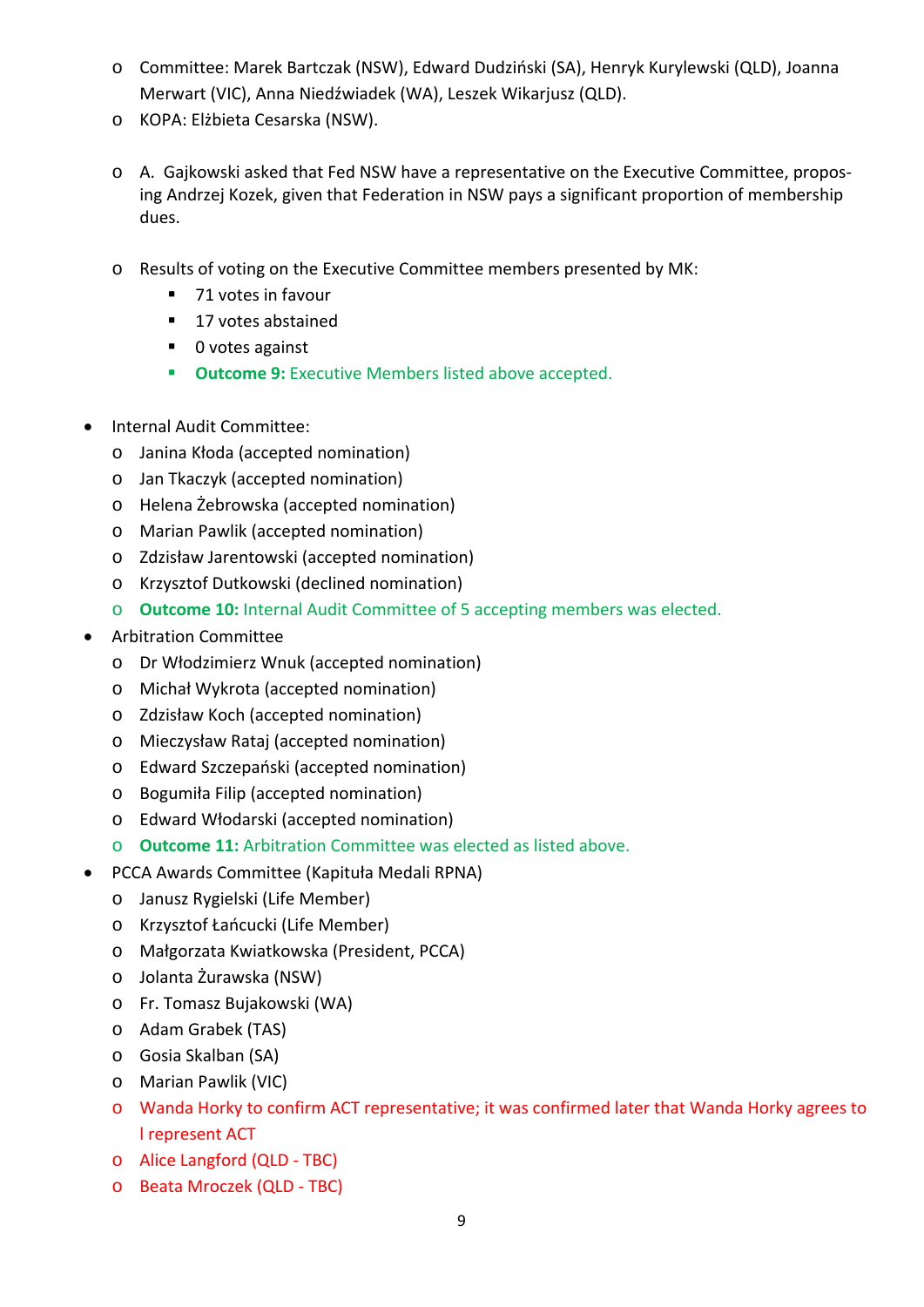- o Two people were nominated for QLD. Zdzislaw Derwinski suggested to have Langford/Mroczek swap after a year. Adam Gajkowski think that changing halfway through is not a good thing.
	- **Action:** Queensland organisations were to agree off-line who will represent them; it was confirmed later that Beata Mroczek will represent QLD.
- o **Outcome 12:** PCCA Awards Committee was elected.

## *24) Presentation and discussion of a proposed budget for a new financial year*

- Iwona Rafalska presented the proposed budget for 2019/2020: \$14,700 expected expenditure (attached).
- **•** Discussion:
	- o Z. Cyganiuk questioned proposed grants from FWPA
	- o A. Gajkowski questioned interest
	- o T. Grabek if audit fee is likely to increase, we should increase planned expenditure.
	- o Iwona Rafalski said that the planned income is lower than expenditure i.e. \$11,210.
	- o A. Grabek budget varies substantially from last year. Budgeting \$1000 more for next AGM than last AGM. Why are member fees expected to be a lot lower? Interest income is not that clear. Also why do we have a budget for expenditure that exceeds income by about 30%?
	- o I. Rafalski ‐ membership fees do not always come in a particular financial year. It can spread over end of one and start of next financial year. Additionally, in a non‐election year membership revenue is usually noticeably lower.
	- o M. Kwiatkowska ‐ last year membership dues were first week of April, but this year end of March, so two lots got counted in one financial year.
- Motion that the proposed budget be accepted, as discussed:
	- o 88 votes in favour
	- o 0 votes withheld
	- o 0 votes against
	- o **Outcome 13:** The proposed budget was accepted unanimously.

## *25) Appointment of Auditor for the next financial year*

There is no proposal at this state of the name of an alternative auditor. The treasurer is intending to seek a new auditor with good reputation and better price. Chairperson Z. Derwiński commented that delegates do not wish such a situation happened again. Agreed to vote on a permission for Executive Committee to find a new auditor.

- That the PCCA Executive sources an alternative Auditor:
	- o 88 votes in favour
	- o 0 votes withheld
	- o 0 votes against
	- o **Outcome 14:** PCCA Executive is allowed to find an alternative auditor.

# *26) Discussion and consideration of any motion of which prior notice has been given in accordance with this Constitution (specifically as per Art. VII § 20)*

- Motions to introduce *Fundusz Wieczysty Polonii Australijskiej* (FWPA) terms, staggered in 2019 (ro‐ tation of FWPA administrators) Motion no. 1 ‐ reduce FWPA administration committee from 9 to 7 (Attachment 7).
- Motion no. 2 rotation of FWPA administrators (Attachment 8).
- **•** Discussion: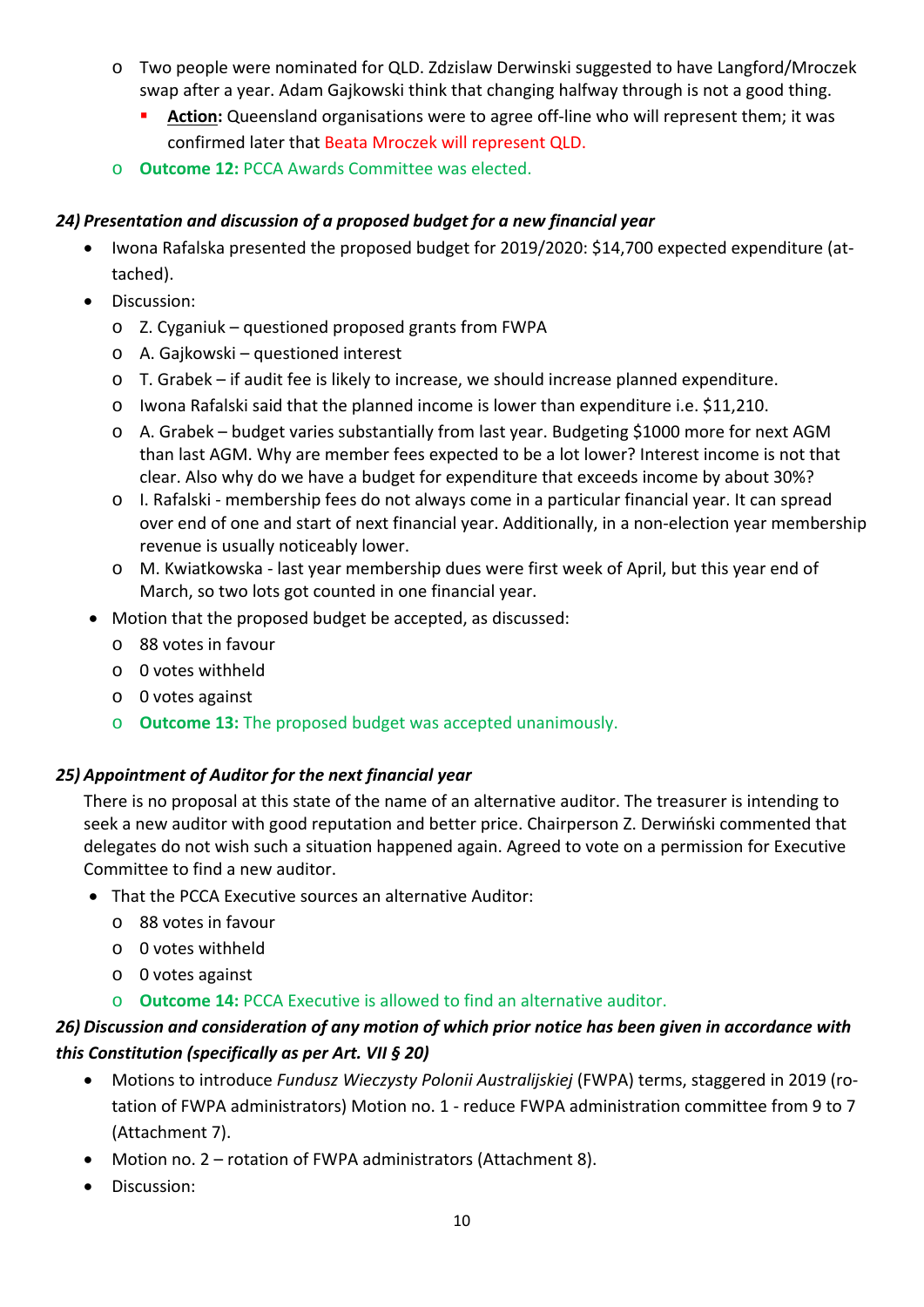- o W. Horky has the name been changed as per the earlier presentation?
- o T. Grabek the name is stated twice.
- o A. Grabek questioned the 6 years term and the wording of the suggested replacement.
- o W. Horky what are the implications of the name change.
- o Justification has been discussed.
- o M. Kwiatkowska said that 9 administrators are not really needed for such a small fund, and earning so little. It used to be 6 people (half of them replaced each term) before Mr Krajewski changed it by co‐opting additional NSW people. For example, a much bigger Blum Foundation has 7 people in Assessment Committee, one from each state.
- Responses:
	- o The name has NOT yet been changed.
	- o The twice stated name is an error ‐ will be corrected.
	- o PCCA Executive determines the 7 administrators in order to guarantee a transparent rotation in place of an ad hoc term of service; The future aim is to have 1 member representing each state.
- That Motion no. 1 be rejected:
	- o 42 votes in favour
	- o 0 votes withheld
	- o 46 votes against
	- o **Outcome 15:** Motion passed i.e. FWPA Administration Committee consists of 7 members.
- That Motion no. 2 be rejected:
	- o 20 votes in favour
	- o 0 votes withheld
	- o 68 votes against
	- o **Outcome 16:** Motion passed i.e. staggered commencements in 2019.

# *27) Confirm names of all nominations for candidates to fill the vacancies of retiring Administrators of "Fundusz Wieczysty Polonii Australijskiej" as per § 53*

- Current members are: Zosia Cyganiuk, Elżbieta Cesarska, Marysia Nowak, Bożena Iwanowska, Wanda Kijańska‐Całka, Edward Dudziński.
- The following nominates to be considered by the Executive for one vacant position:
	- Robert Czernkowski
	- Andrzej Kozek
	- Mieczysław Rataj.
- All 7 Administrators to be nominated by the Executive Committee for the length of duty, as per Motion no. 1 and Motion No. 2 passed (point 26 above).

### *28) Determination of the level of donation from the PCCA funds needed for the approved PCCA budget*

- The level of funding has been already agreed \$3,000 as part of budget votes.
- Vote that \$3000 from the Polish Fund (*Fundusz Wieczysty Polonii Australijskiej*) be granted to the PCCA budget:
	- o 62 votes in favour
	- o 26 votes abstained
	- o 0 votes against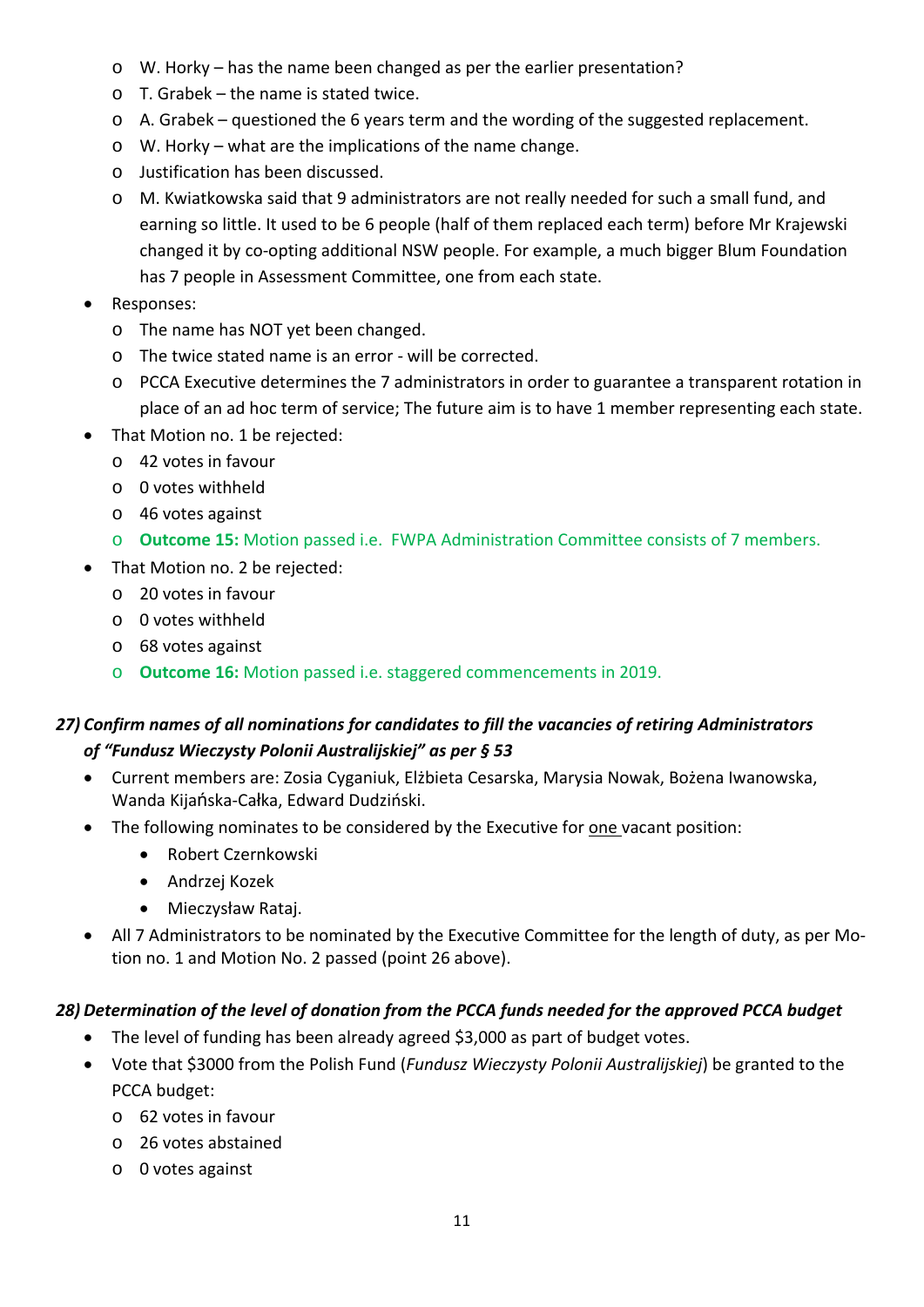o **Outcome 17:** \$3,000 from the Gen. Juliusz Kleeberg Polish Community Fund in Australia (PCFA) to be donated to the PCCA budget.

# *29) Determination of the location (usually a state capital city) of the next Congress, taking into account the cost of transportation of the Council authorities members, as well as their documentation*

- **Place**: four places have been proposed and votes received:
	- Brisbane: 26 votes
	- Canberra: **44 votes**
	- Melbourne: 6 votes
	- Perth: 12 votes
- **Outcome 18:** 52<sup>nd</sup> Congress of Delegates will be held in Canberra in 2020.
- **Date**: A. Gajkowski suggested the first weekend after the long weekend, i.e. 13/06, others 20/21 June 2020.
- **Outcome 19:** 52nd Congress will be held on 20‐21 June 2020.
- T. Grabek raised a question ‐ who is PCCA public officer. President M. Kwiatkowska informed that this decision belongs to the Executive Committee, and Marek Stawski from Canberra was appointed in 2018.

### *30) Future of the funds and foundations*

Main discussion will be on Sunday 18<sup>th</sup> of May (Congress DAY 2)

### *31) Any other business, including desiderata*

- Mick Wykrota delivered a motion to the chairperson, on behalf of Andrzej Kozek, re. no confidence in the President PCCA Małgorzata Kwiatkowska.
- Chairperson Zdzisław Derwiński responded that the election has just took place, the delegates voted and he will not take any action regarding this motion.
- Desiderata has been put that the Auditor Report be available a week prior to the next PCCA Congress, and that the Treasurer's Report reflect that of the Auditor's Report.
- Discussion #1:
	- o Ryszard Borysiewicz raised an issue of the Polish Club Ashfield and remarked that Polvision is conducting a campaign aimed at destroying the Polish Club. That Polvision representative/dele‐ gate is here at the Congress, which gives him respect whereas he should be shown the door. He has also pointed out polarising publications circulating from Federation NSW, who is also a member of PCCA.
	- o A. Gajkowski president of the Federation NSW, defended his organisation.
	- o Vice‐president Marian Radny PCCA Congress ought not be a forum for local / interstate con‐ flicts.
	- o R. Czernkowski shared observations from the judiciary findings regarding the Polish Club in Ashfield, and apologised for others washing here the Sydney's laundry.
- Discussion #2:
	- o Dr Z. Derwiński the elected PCCA President ought to receive unilateral support and respect, irrespective of the incumbent; PCCA has yet to establish a stable, neutral administrative body; questioned the importance of personal objectives and egos over the interests of the greater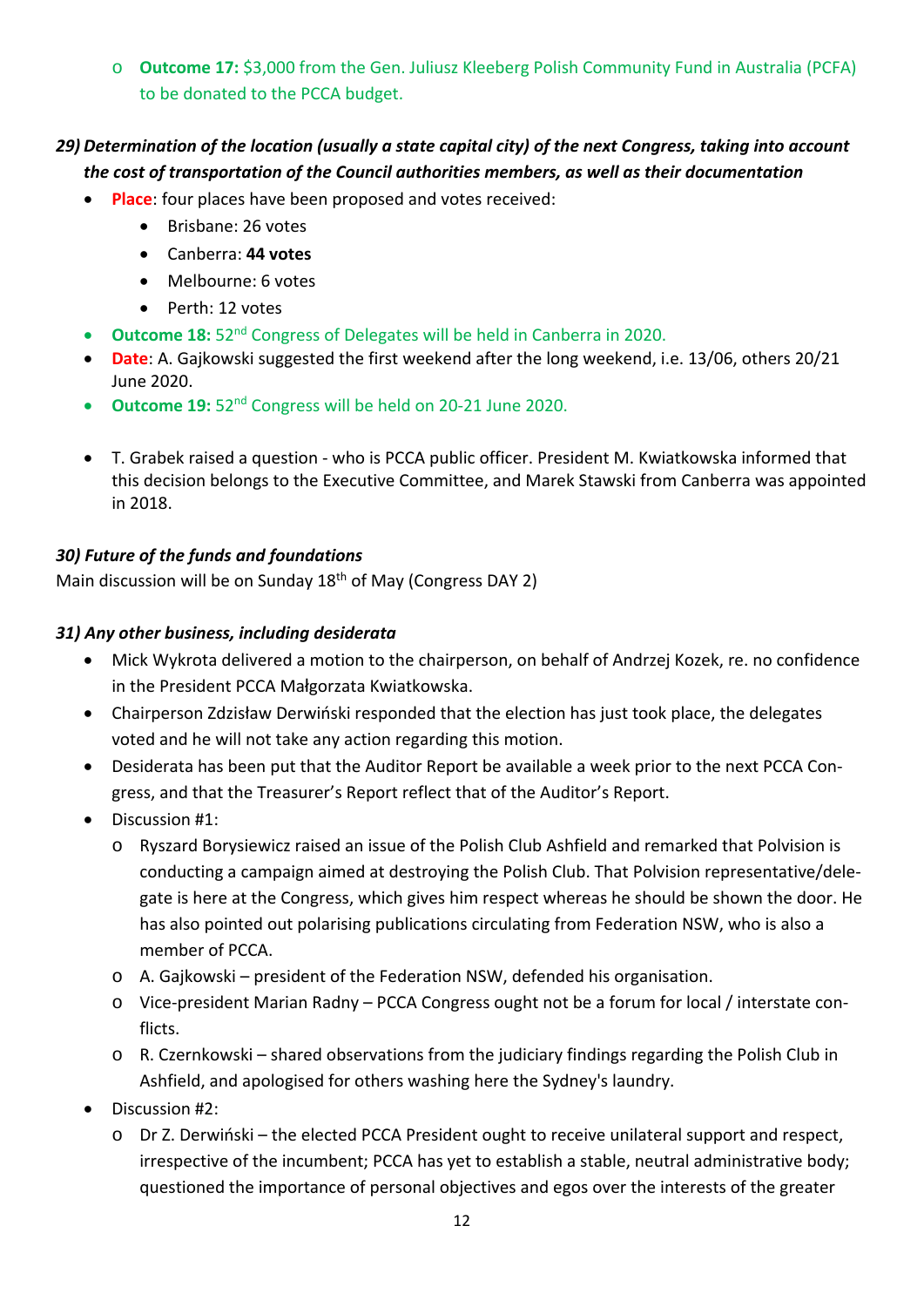Polish diaspora in Australia. He has shared some ideas: Executive Committee to consider regular meetings of state organisations, permanent paid secretariat of the PCCA. Next year it will be 70th anniversary of the establishment of PCCA. Sooner or later we will need to have a profes‐ sional staff. We are losing assets of the Polish community: Dom Polski, Melbourne, Millennium House, Footscray, Hindmarsh Island, SA.

- o A. Grabek asked PCCA to support promoting the Polish language; The Polish School in Hobart has been fee-free for 60 years. Also hard to get Polish priests to Australia because English language requirements are high.
- o Z. Cyganiuk thanked Dr Z. Derwiński for his earlier comments and asked everyone to take them to heart.
- o A. Niedźwiadek urged inclusion of younger generations in the operations of PCCA; suggested asking for the opinions of younger generations rather than take their input for granted; suggested providing a broad range of in‐kind services and/or support including administration, budgeting/finances, education, also suggested transferring experience and knowledge to youth.
- o M. Wykrota suggested developing a cooperative network of Polish professionals in a form similar to "Perpetual Trustee", and avoid any loans from the bank.
- o R. Czernkowski suggested electronic conferencing in lieu of face to face conferences / meet‐ ings; posed the questions: What motivates people to become members of a Polish diaspora or‐ ganisation? How do we build the future of the Polish diaspora in Australia?
- Discussion #3
	- o A. Gajkowski acknowledged the lack of presence of descendants of Polish leaders in Australia; informed the delegates of his discussions supporting entry‐visa applications of Polish citizens. Discussed government relationship with ethnic organisations. Federation of NSW had a meeting with regional director of Home Affairs. Addressed issue of religious visas. Priests can also apply for alternative visas, but the issue is that Polonia in Australia appears too small. Suggested that government should give additional immigration points for religious / social / charity needs. This would also help revitalise our community.
	- o M. Nowak a lot of young people are involved in Polish dance groups, Polish scouts and Polish schools. They are building the future of the Polish diaspora in Australia. If they were present here they would be discouraged. Youth doesn't like personal conflicts. Every year E. Cesarska takes a group of Polish students to Poland, and they return very satisfied. We need a different form of social actions.
	- o B. Iwanowska shared her initiative for the professional development of youth leaders and Polish school educators. Last year a pedagogic method centre was formed in Australia (LOM) with her being the only member in Australia. LOM gets funding for four sessions a year from Poland (Stowarzyszenie "Wspólnota Polska"). This year an Australian school will run an ex‐ change with a Polish school.
	- o Marian Radny "V. Congress of Polonia and Poles from abroad" suggested to organisations in Poland who have links with Polonia to establish a "Polish Youth Academy" i.e. an academy of young people, engineers, academics living outside of Poland, in order to run partnership with youth in Poland. Such partnership can have purpose and attract people, especially to prevent them forgetting about Poland.
	- o Małgorzata Kwiatkowska:
		- according to the PCCA Constitution there is an honorary position for the Rector of the Polish Mission in Australia, formerly Fr Wiesław Słowik; the position has now been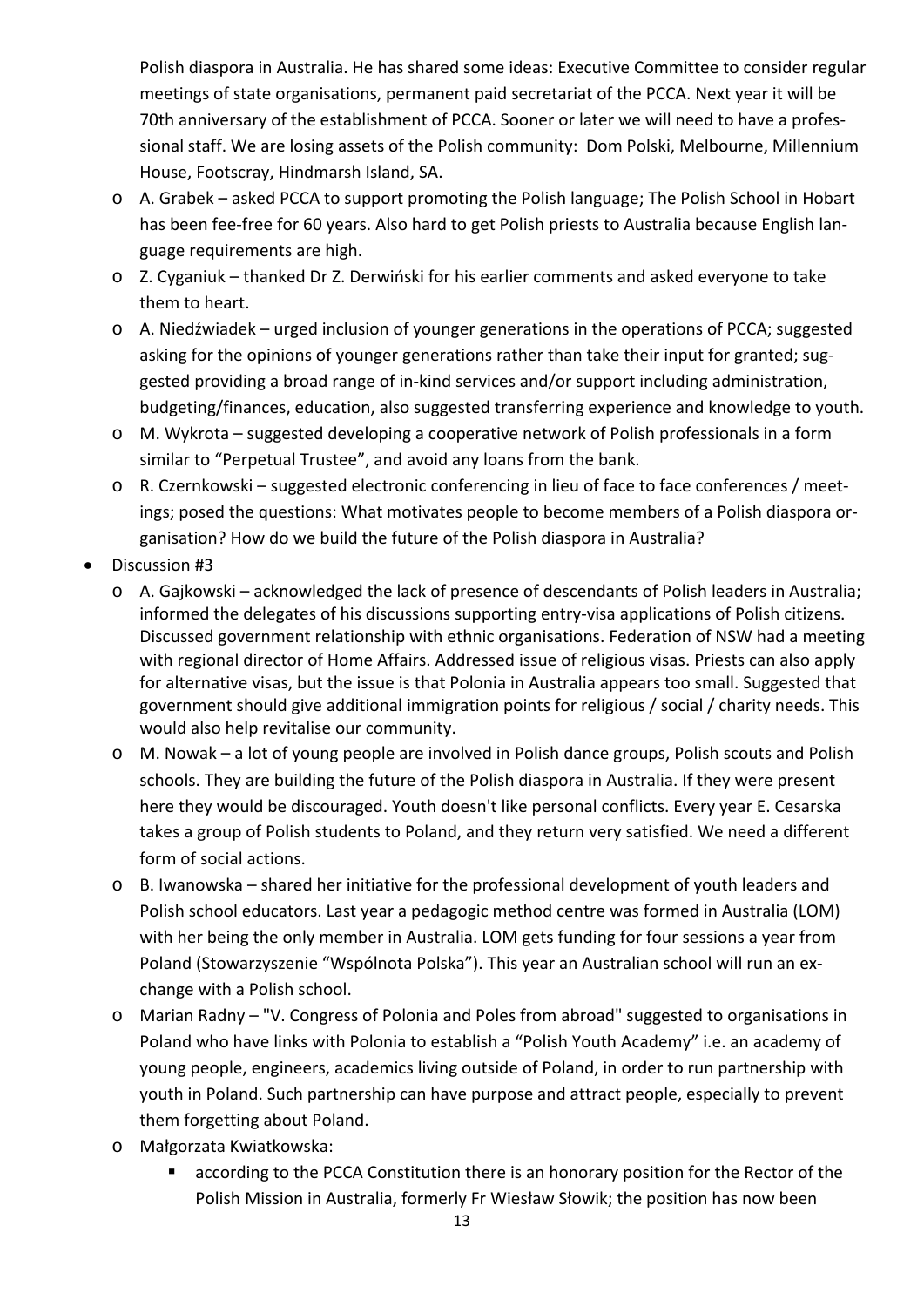subsumed into the position of Pastoral Coordinator of Australia, currently Fr Tadeusz Przybylak has received this nomination. We plan to invite him to the Executive Commit‐ tee. Down the track, we should replace the words "rector of Polish Catholic Mission" with "Pastoral coordinator" in the PCCA constitution.

- **I** in September 2018, at the "V. Congress of Polonia and Poles from abroad", cardinal K. Nycz suggested that the Polish diaspora in the world would take care of the creation and decoration of the *Polonijnej Kaplicy Maryjnej* at the *Świątynia Opatrzności Bożej*, which was dedicated to the Polish diaspora. For this purpose, Polonia around the globe raises funds in the form of symbolic bricks. We will organise this in Australia, too.
- o Krzysztof Dutkowski thanked organisations for donations towards the new ZHP banner (*sztandar*) which will be on display this evening.

### **DAY 1 – CLOSURE**

M. Kwiatkowska confirmed the next activities and the plan for Sunday, which is as follows:

Saturday, 6pm: evening program consists of the official part, dinner and K. Małek piano recital.

Sunday, 8am: Holy Mass at the church in Bowen Hills,

 10am: Congress will resume in Milton, 12pm, Equity Trustees representative attending and pre‐ senting.

### **DAY 2 – 10am, Sunday 19.05.2019**

#### *30) Future of the Foundations under PCCA*

- **88 mandates were verified.**
- Marian Radny: displayed PowerPoint presentation on the possible future of the Gen. Juliusz Kleeberg Polish Community Fund in Australia (PCFA), and Ewa Malewicz Foundation (EMF), both of which are administered by PCCA (Attachment 9):
	- o PCFA and EMF were only used as sample models and were not the focal point of this presenta‐ tion.
- General detailed discussion stressed negative consequences of the Fund's current investment strategy, being investing capital in bank term deposits.
- The principles, on the basis of which the Fund has operated until now, have been critically examined. Delegates have understood that at current levels of the Fund's annual income, it is unable to compensate for the inflationary impairment of its capital while complying with the obligation to dis‐ tribute part of its investment profit among PCCA's member organizations. For over a dozen years, the Fund practically did not maintain the value of its capital, allocating almost all of its profits to fi‐ nancial support of the activities of Polish member organizations. Such practice, as demonstrated at the presentation, leads to a rapid disappearance of both the value of the Fund's capital and the value of subsidies awarded.
- In the last 5 years, the PCCA Executive repeatedly advised and warned the delegates at the PCCA Congresses of a serious issue with the financial and legal management of entrusted charitable com‐ munity funds, which is bordering on negligence and/or financial laziness. So far, all attempts to re‐ form this area of activity were met with unwillingness and resistance to change.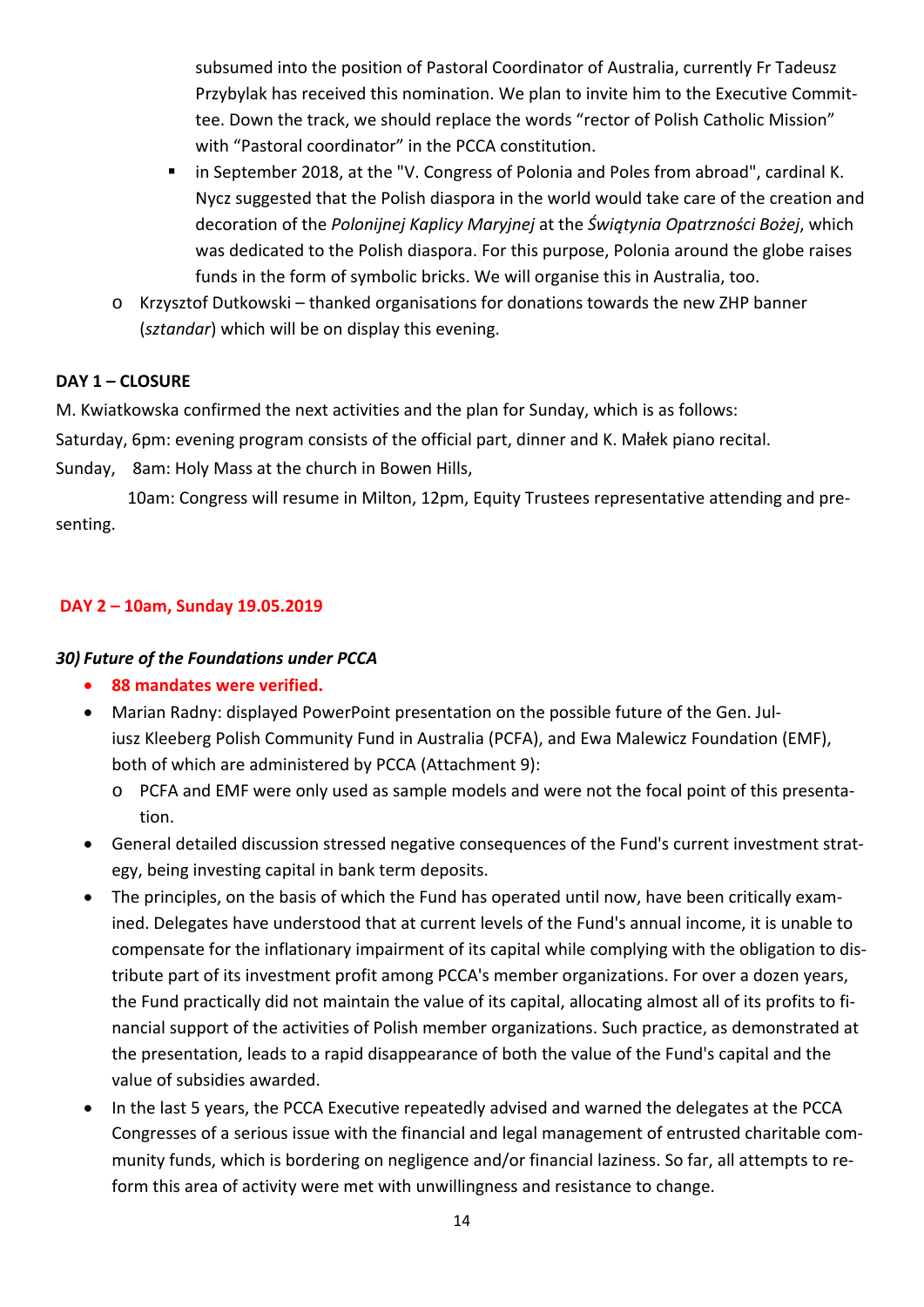- Such a tardiness/delays cannot be tolerated any longer, because the investment returns are being whittling down to almost zero, and the PCCA Executive can be made legally responsible for the lost opportunities.
- However, today a successful investment is usually based on current professional knowledge and skills, provided by reputable companies, such as EQT (Equity Trustees) or Perpetual. These services are paid for via investment/management fees.
- One shining example of a suitable path to follow is a story about the Blum Foundation, who ‐ for the last 20 years ‐ has been the main distributor of grants to the Polish community in Australia. Not only this Foundation disperses the largest annual amount of grants but also grows the value of the Fund capital, so that the losses caused by inflation are nullified. This Foundation is managed by EQT.
- Having a Foundation managed by a large, reputable and registered professional company assures that all legal and tax compliance is adhered to, and generates good financial returns ‐ all for a fee of about 1% of the capital value of the Fund under management.
- It was also pointed out that current bank accounts can be emptied by a rogue Executive, while funds under EQT umbrella are locked‐away permanently.
- Delegates thanked M. Radny for a substantive presentation. The general discussions entailed at 12:00pm.
- Benieka Lythgo (Equity Trustees): displayed and guided the delegates through her PowerPoint presentation (Attachment 10), which plotted the typical financial returns from COMMON FUNDS under EQT administration versus the returns from bank deposits.
	- o Equity Trustees is an independent company that specialises in charitable perpetual Trust Funds as opposed to other companies which operate Trust portfolios as part of their broader charter.
	- o Equity Trustees is open to working with other advisory bodies in relation to investments and/or the design of trust fund regulations.
	- o "Perpetual Charitable Trust" (does get tax deductions).
	- o "ancillary" funds (illegible for tax deductions).
- The further discussion entailed voting with the motion, as per below:
	- o The motion:
		- 51. Congress of Delegates of the Polish Community Council of Australia Inc. (PCCA) authorize and oblige the Executive Council of PCCA to take the following actions: Transfer the capital of the Perpetual Fund of the PCCA named "General Juliusz Kleeberg Polish Community Fund in Australia" (PCFA) and the Fund named "Ewa Malewicz Founda‐ tion" (EMF) to the Equity Trustees (EQT) towards a creation of a charitable perpetual fund, i.e. one whose capital will be augmented annually by at least the rate of inflation (CPI). Investments shall be managed by Equity Trustees (EQT) according to the company's invest‐ ment strategy, and the grant distribution system will be similar to that used at the St. Blum Foundation and / or by used currently in PCFA and EMF by existing Administrators.
- **Outcome 20:** The motion put forward by PCCA was adopted unanimously.
- Subsequently, the Congress of Delegates obliged the Executive Committee to implement the above decisions.